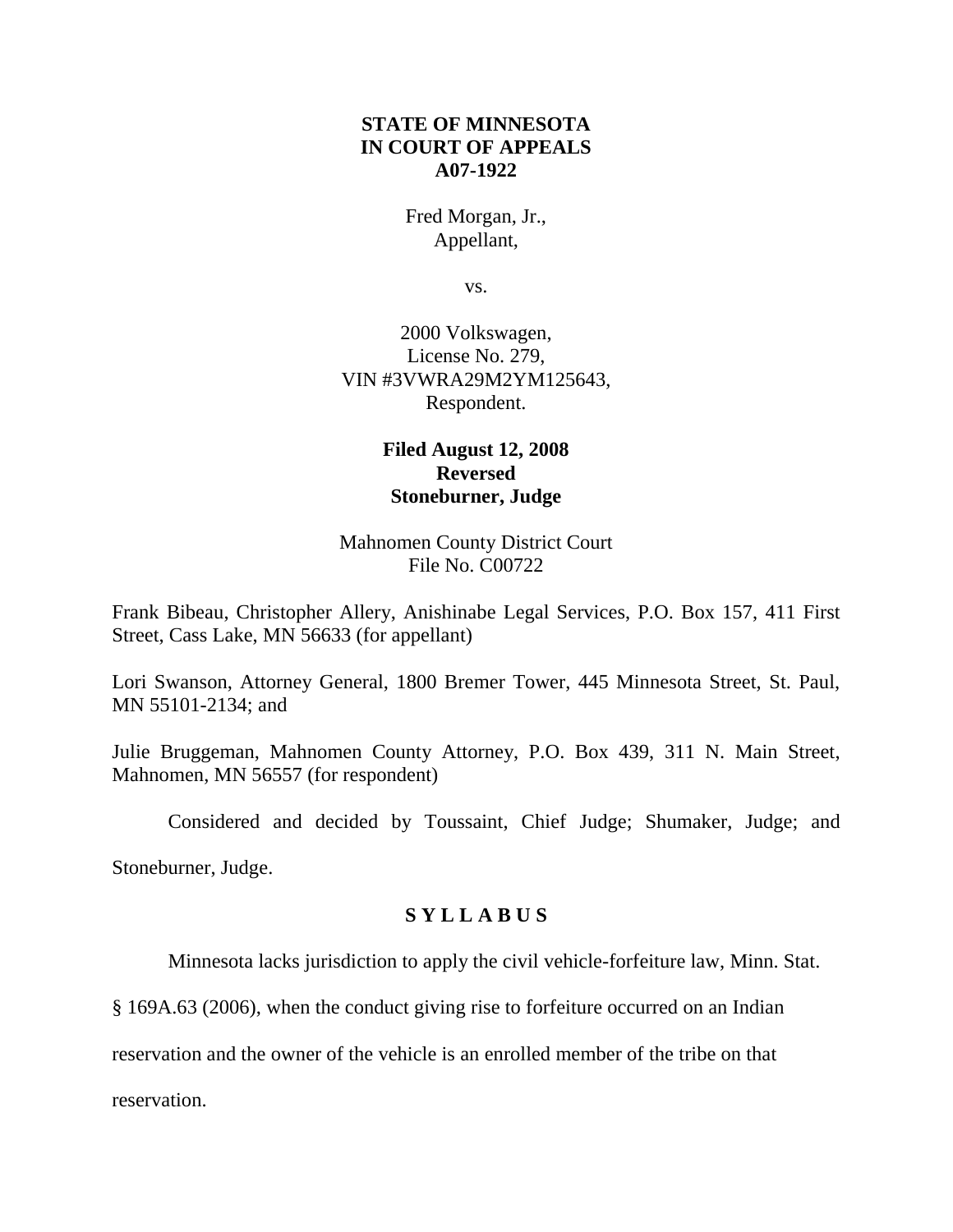### **O P I N I O N**

#### **STONEBURNER,** Judge

Appellant, an enrolled member of an Indian tribe, challenges forfeiture of his vehicle, asserting that the State of Minnesota does not have jurisdiction to enforce its vehicle-forfeiture statute against the vehicle he used in committing a designated offense on his tribe"s reservation.

### **FACTS**

Appellant Fred Morgan, Jr., an enrolled member of the Minnesota Chippewa Tribe, was charged with a "designated offense," triggering forfeiture of respondent 2000 Volkswagen, License No. 279, VIN #3VWRA29M2YM125643, owned by Morgan and used in the commission of the offense. The designated offense was committed in Mahnomen County, which is wholly within the boundaries of the White Earth Reservation of the Minnesota Chippewa Tribe.

Morgan timely demanded judicial determination of the vehicle forfeiture under Minn. Stat. § 169A.63, subd. 8(d) (2006), asserting that the forfeiture action should be dismissed because Minnesota lacks jurisdiction to enforce the vehicle-forfeiture statute when the incident triggering forfeiture involves conduct that occurred on an Indian

<sup>&</sup>lt;sup>1</sup> Morgan was charged with one count of third-degree driving while impaired (Minn. Stat. §§ 169A.20, subd. 1(1), .26, subd. 1 (2006)), and one count of second-degree refusal to submit to chemical test (Minn. Stat. §§ 169A.20, subd. 2, .25, subd. 1(b) (2006). Section 169A.25 is included in the definition of a "designated offense" under Minn. Stat. § 169A.63, subd. 1(e)(1) (2006).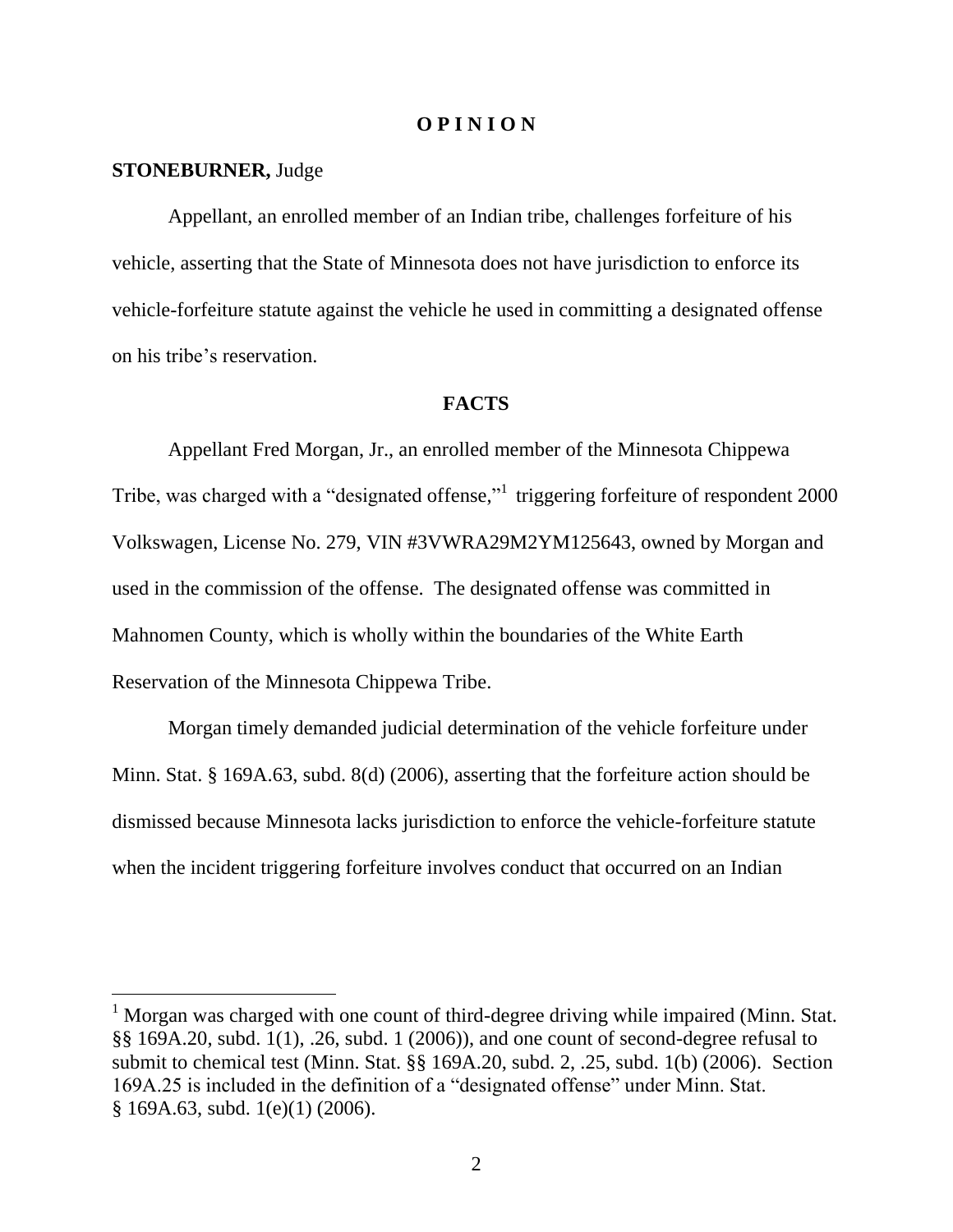reservation and the owner of the vehicle is an Indian.<sup>2</sup> The district court denied Morgan's motion to dismiss, concluding that, for the purpose of jurisdiction to enforce a statute on an Indian reservation, the vehicle-forfeiture statute is a criminal law,<sup>3</sup> and state jurisdiction exists under federal law granting Minnesota broad criminal jurisdiction over specified areas of Indian country, including the White Earth Reservation. This appeal followed.

#### **ISSUE**

Does the state have jurisdiction to enforce its civil vehicle-forfeiture law against a vehicle owned by an enrolled member of an Indian tribe when the conduct giving rise to forfeiture occurred on the owner's reservation?

### **ANALYSIS**

## **I. Public Law 280 jurisdiction**

 $\overline{a}$ 

Issues of jurisdiction are reviewed de novo. *State v. R.M.H.*, 617 N.W.2d 55, 58

(Minn. 2000). Federal statutes and caselaw govern a state"s jurisdiction over Indians. *Id.*

Congress granted Minnesota broad criminal and limited civil jurisdiction over specified

 $2\ \text{Morgan seeks}$  prohibition of enforcement of the vehicle-forfeiture statute against any Indian-owned vehicle for conduct that occurred on any reservation. We limit this decision to the facts presented: enforcement of the law against an Indian-owned vehicle for conduct committed on the owner's reservation.

 $3$  In response to Morgan's argument that if the vehicle-forfeiture statute is a criminal law, enforcement of the forfeiture statute together with prosecution for the designated offense violates the Double Jeopardy Clause of the United States Constitution, the district court reasoned that for double-jeopardy analysis, the forfeiture statute is remedial and rationally related to the state"s purpose of removing such offenders from the road.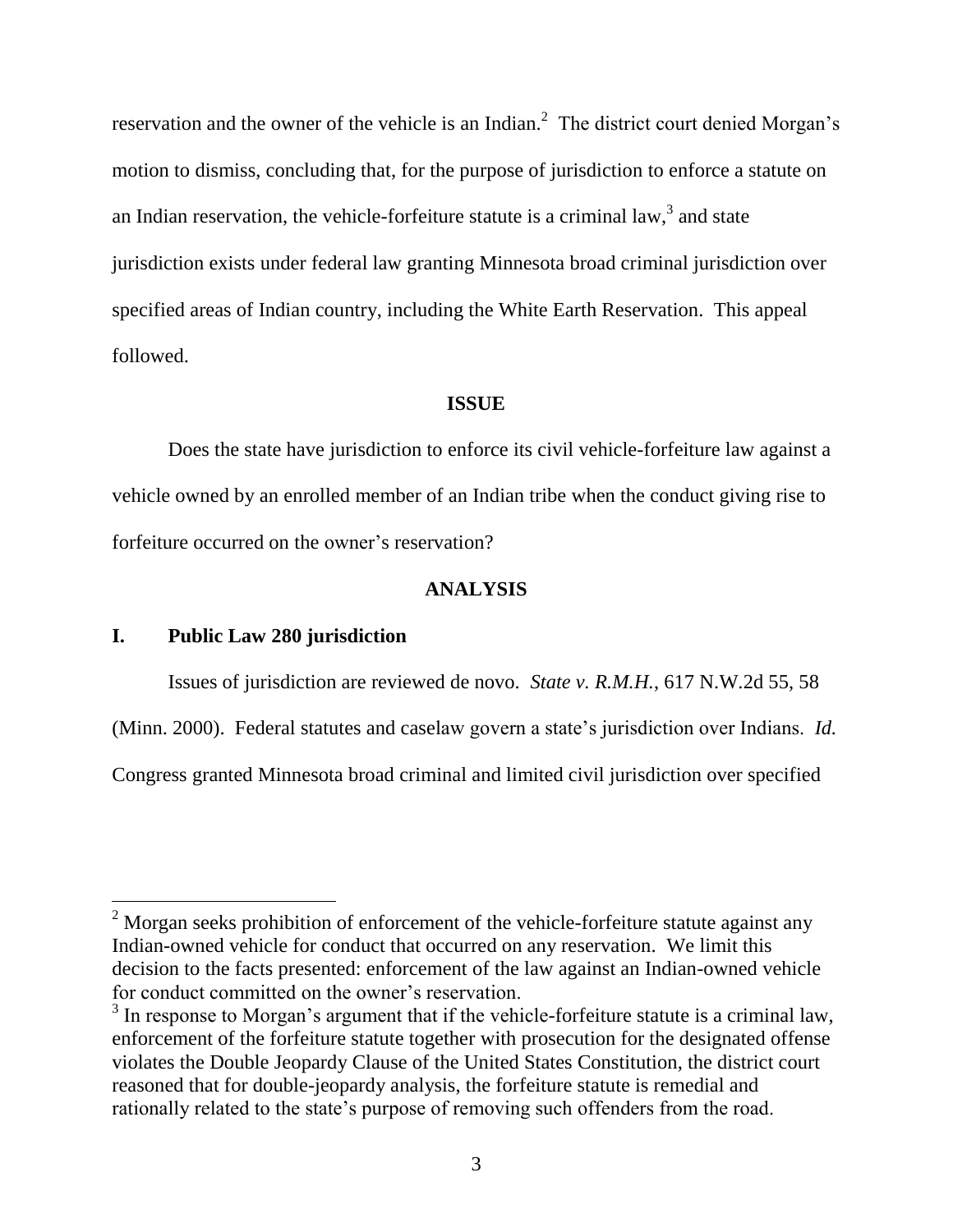Indian country within the state. $4$  Act of Aug. 15 1953, Pub. L. No. 83-280, §§ 1162,

1360, 67 Stat. 588-90 (1953) (codified as amended at 18 U.S.C. § 1162 (2000), 28 U.S.C. § 1360 (2000)).

In *State v. Stone*, 572 N.W.2d 725, 728 (Minn. 1997), the supreme court adopted

the analytical framework approved by the United States Supreme Court in *California v.*

*Cabazon Band of Mission Indians*, 480 U.S. 202, 107 S. Ct. 1083 (1987), for determining

whether Minnesota has jurisdiction under Public Law 280 to enforce a state law in Indian

country. *Cabazon* instructs that

when a State seeks to enforce a law within an Indian reservation under the authority of Pub. L. 280, it must be determined whether the law is criminal in nature, and thus fully applicable to the reservation . . . or civil in nature, and applicable only as it may be relevant to private civil litigation in state court.<sup>5</sup>

480 U.S. at 208, 107 S. Ct. at 1088. In making this determination, laws are classified as

state "criminal/prohibitory" laws or state "civil/regulatory" laws:

[I]f the intent of a state law is generally to prohibit certain conduct, [it is criminal/prohibitory and] it falls within Pub.L. 280's grant of criminal jurisdiction, but if the state law generally permits the conduct at issue, subject to regulation, it must be classified as civil/regulatory and Pub.L. 280 does not authorize its enforcement on an Indian reservation. The shorthand test is whether the conduct at issue violates the State"s public policy.

<sup>&</sup>lt;sup>4</sup> The grant of jurisdiction excluded the Red Lake Reservation.  $§$  1162, 67 Stat. at 588. And in 1973, the state retroceded all criminal jurisdiction over the Bois Forte Reservation back to the federal government under the authority of 25 U.S.C. § 1323. 1973 Minn. Laws ch. 625, § 3, at 1501.

<sup>&</sup>lt;sup>5</sup> No argument has been advanced in this case that the state has jurisdiction under Pub. L. 280"s limited grant of jurisdiction to enforce state civil laws on Indian reservations.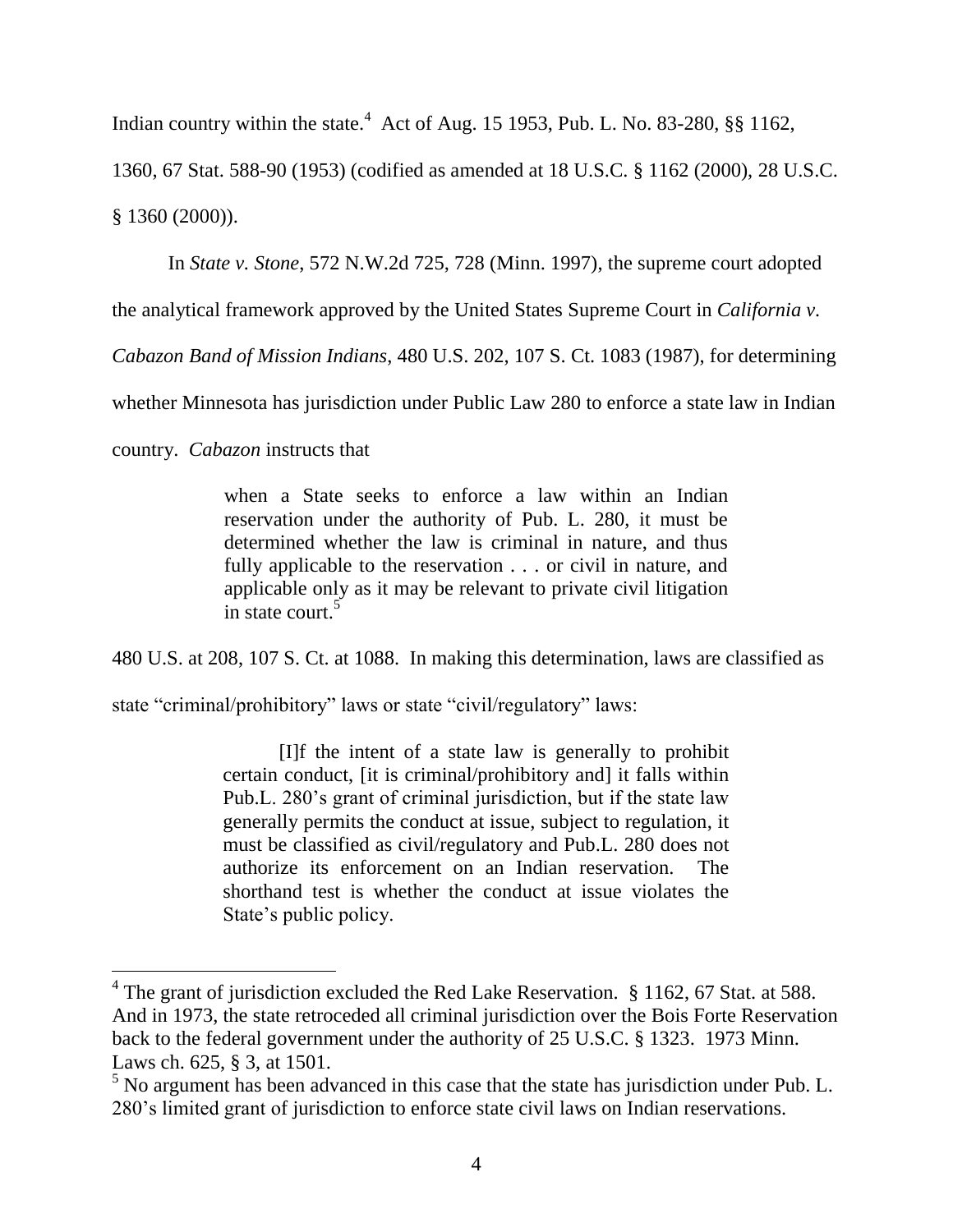*Id.* at 209, 107 S. Ct. at 1088. But there is no bright-line distinction between the classifications, and "[t]he applicable state laws governing an activity must be examined in detail before they can be characterized as regulatory or prohibitory." *Id.* at 211 n.10, 107 S. Ct. at 1089 n.10.

To determine whether the vehicle-forfeiture statute is "criminal/prohibitory" or "civil/regulatory," we begin with an examination of relevant parts of the statute and existing caselaw involving the statute. The statute provides that "[a] motor vehicle is subject to forfeiture under this section if it was used in the commission of a designated offense or was used in conduct resulting in a designated license revocation." Minn. Stat. § 169A.63, subd.  $6(a)$  (2006).<sup>6</sup> "An action for forfeiture is a civil in rem action and is independent of any criminal prosecution. All proceedings are governed by the Rules of Civil Procedure." Minn. Stat. § 169A.63, subd. 9(a) (2006).

This court has rejected the classification of the vehicle-forfeiture statute as "punishment" for double-jeopardy purposes. *Hawes v. 1997 Jeep Wrangler*, 602 N.W.2d 874, 878 (Minn. 1999) (noting that the legislature designed the vehicle-forfeiture statute as a civil proceeding to serve the nonpunitive remedial goal of enhancing public safety and stating that there was no support in the record for a conclusion that a "forfeiture proceeding is so punitive that it can only be characterized as criminal").

Morgan submitted numerous district court decisions to the district court demonstrating that district courts have frequently relied on *Hawes* to conclude that the

 $\overline{a}$ 

 $6$  The vehicle-forfeiture statute was recodified in 2000 from section 169.1217 to section 169A.63. 2000 Minn. Laws ch. 478, art. 1, § 37, at 1519-24.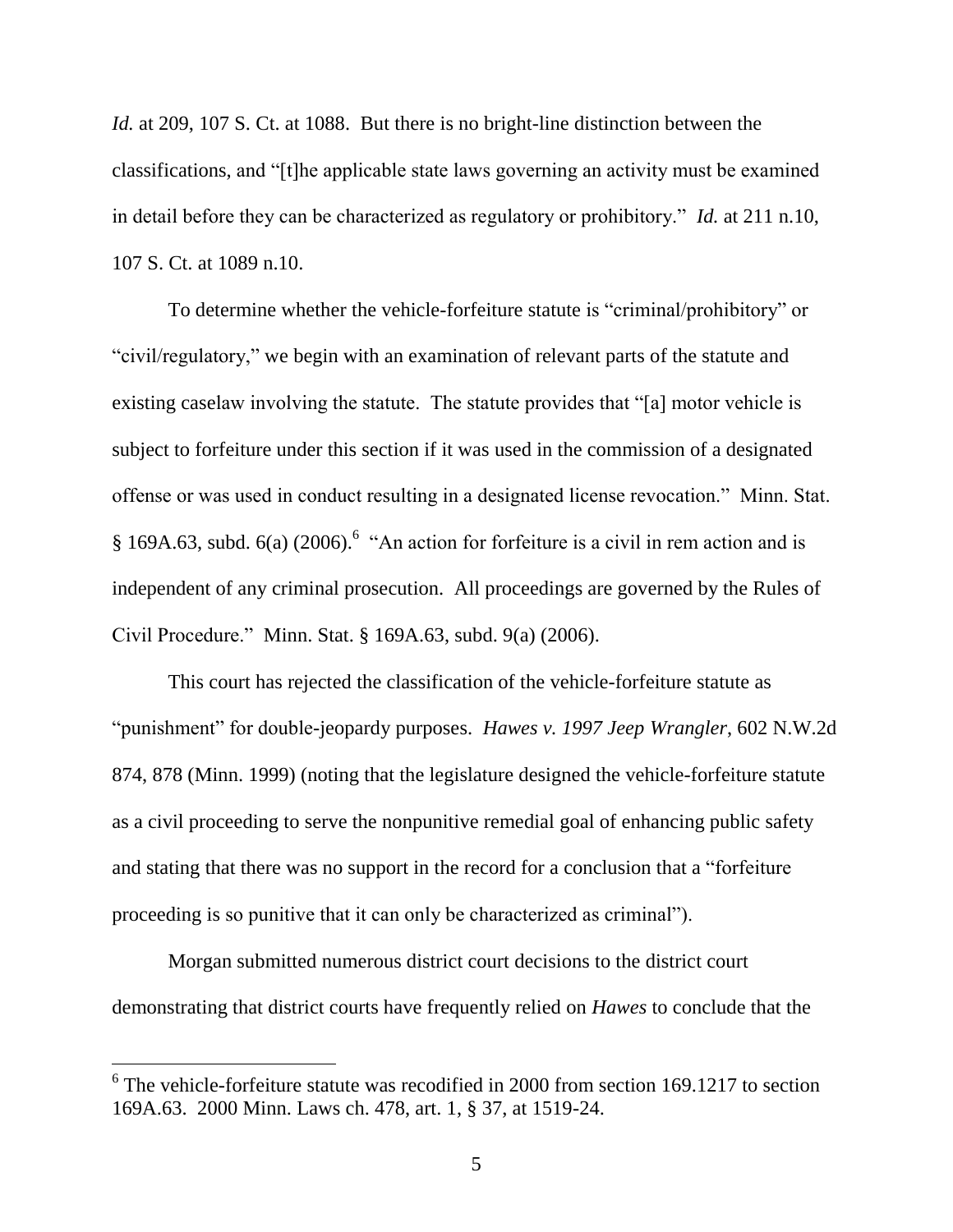vehicle-forfeiture statute must be classified as "civil/regulatory" in the context of a Public Law 280 analysis. In this case, however, the district court held that for purposes of determining jurisdiction, the statute is "criminal/prohibitory and not civil/regulatory" because "[t]he intent of this law is to prohibit certain conduct and not to regulate permitted conduct." The district court distinguished the jurisdictional analysis from the double-jeopardy analysis undertaken in *Hawes*, finding that, consistent with doublejeopardy caselaw, the statute is, for double-jeopardy purposes, a civil-remedial sanction that does not violate the Minnesota and United States Double Jeopardy Clauses.

The Minnesota Supreme Court used a similar approach in determining whether Minn. Stat. § 243.166 (2002), which requires registration by persons who have been convicted or adjudicated delinquent of designated crimes, could be enforced against an Indian on his reservation. *State v. Jones*, 729 N.W.2d 1, 3 (Minn. 2007). The supreme court had previously classified the registration statute as "remedial" rather than "punitive" under a double-jeopardy analysis. *Id.* at 9 (citing *Boutin v. LaFleur*, 591 N.W.2d 711, 717 (Minn. 1999), and *Kaiser v. State*, 641 N.W.2d 900, 907 (Minn. 2002)). But in *Jones*, the supreme court, without overruling *Boutin* and *Kaiser*, noted that neither of those cases determined how the statute should be classified under *Cabazon. Id.* The supreme court explained that *Boutin* and *Kaiser* were distinguishable:

> We acknowledge that our use in *Boutin* and *Kaiser* of the terms "punitive"—which we used interchangeably with "criminal"—and "civil, regulatory" could cause confusion in our analysis under the *Cabazon/Stone* test, which distinguishes conduct that is "criminal/prohibitory" from that which is "civil/regulatory." But "punitive" is not the same as "prohibitory," and the definition of "regulatory" under the []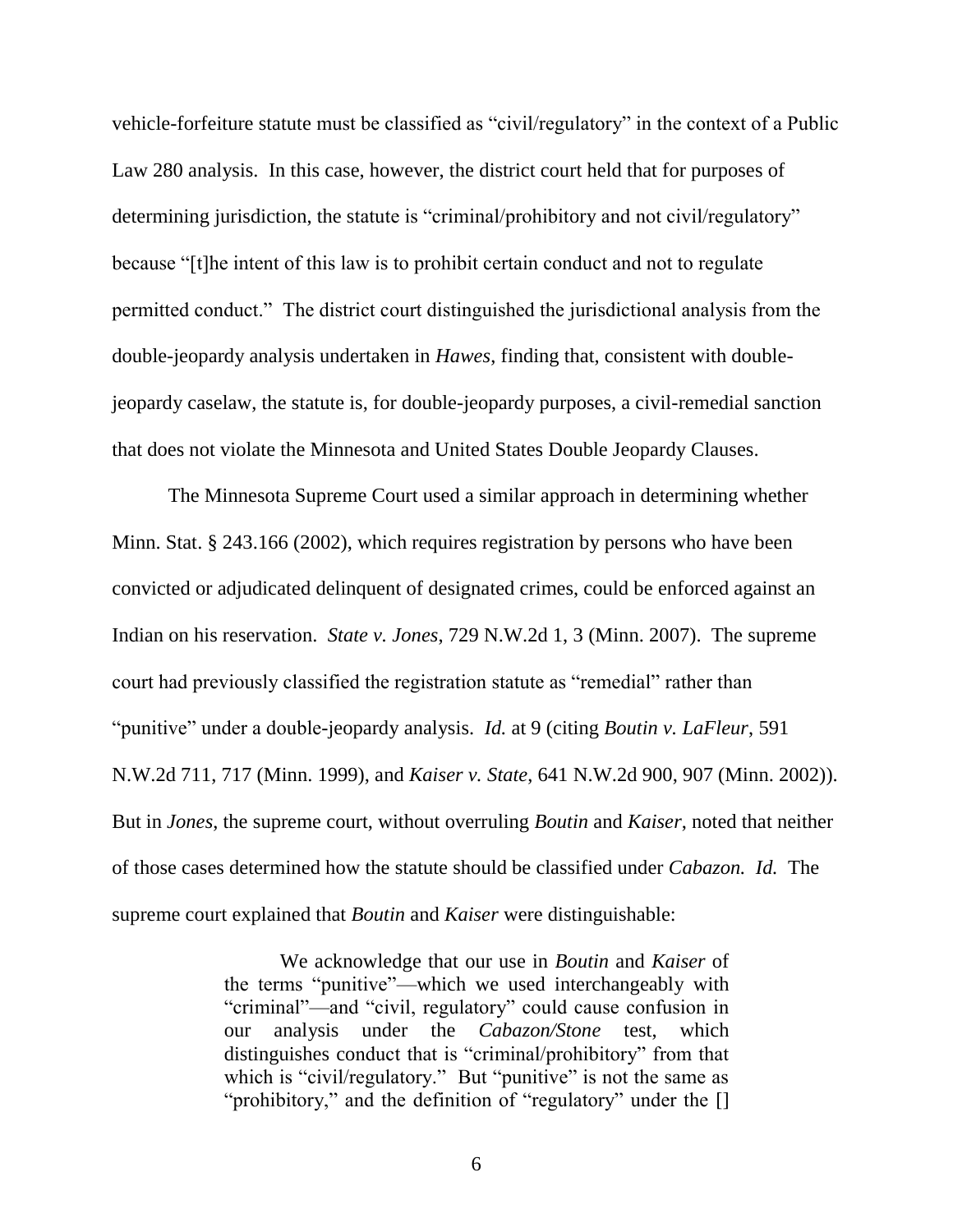analysis of *Boutin* and *Kaiser* does not have the same meaning as "regulatory" employed by Pub. L. 280 and *Cabazon*. . . . Therefore, for all the foregoing reasons, we conclude that *Boutin* and *Kaiser* are distinguishable and do not require us to conclude that [the registration statute] is civil/regulatory in nature under the *Cabazon/Stone* test.

*Id.* at 11.

Because *Hawes* did not address the classification of the vehicle-forfeiture statute under the *Cabazon/Stone* test, we conclude that, consistent with the supreme court's reasoning in *Jones*, the holding in *Hawes* does not answer the question of whether the statute is criminal/prohibitory or civil/regulatory in the context of a jurisdiction analysis under Public Law 280. And designation of the statute as "criminal/prohibitory" for the jurisdiction analysis does not make the statute "punitive" for double-jeopardy purposes, as Morgan argues. We return then, to a determination of the proper classification of the vehicle-forfeiture statute under the *Cabazon/Stone* analysis.

The first step in determining the classification of a statute under *Cabazon/Stone* is to identify the conduct at issue. *Stone*, 572 N.W.2d at 730. The supreme court in *Stone* noted some ambiguity in the shorthand test described in *Cabazon* because "[t]he Supreme Court did not clearly state whether the "conduct at issue" to be analyzed is the broad conduct . . . or the narrow conduct," a distinction that the supreme court found "crucial when the broad conduct is generally permitted but the narrow conduct is generally prohibited, or vice versa." *Id.* at 729. "The broad conduct will be the focus of the test *unless* the narrow conduct presents substantially different or heightened public policy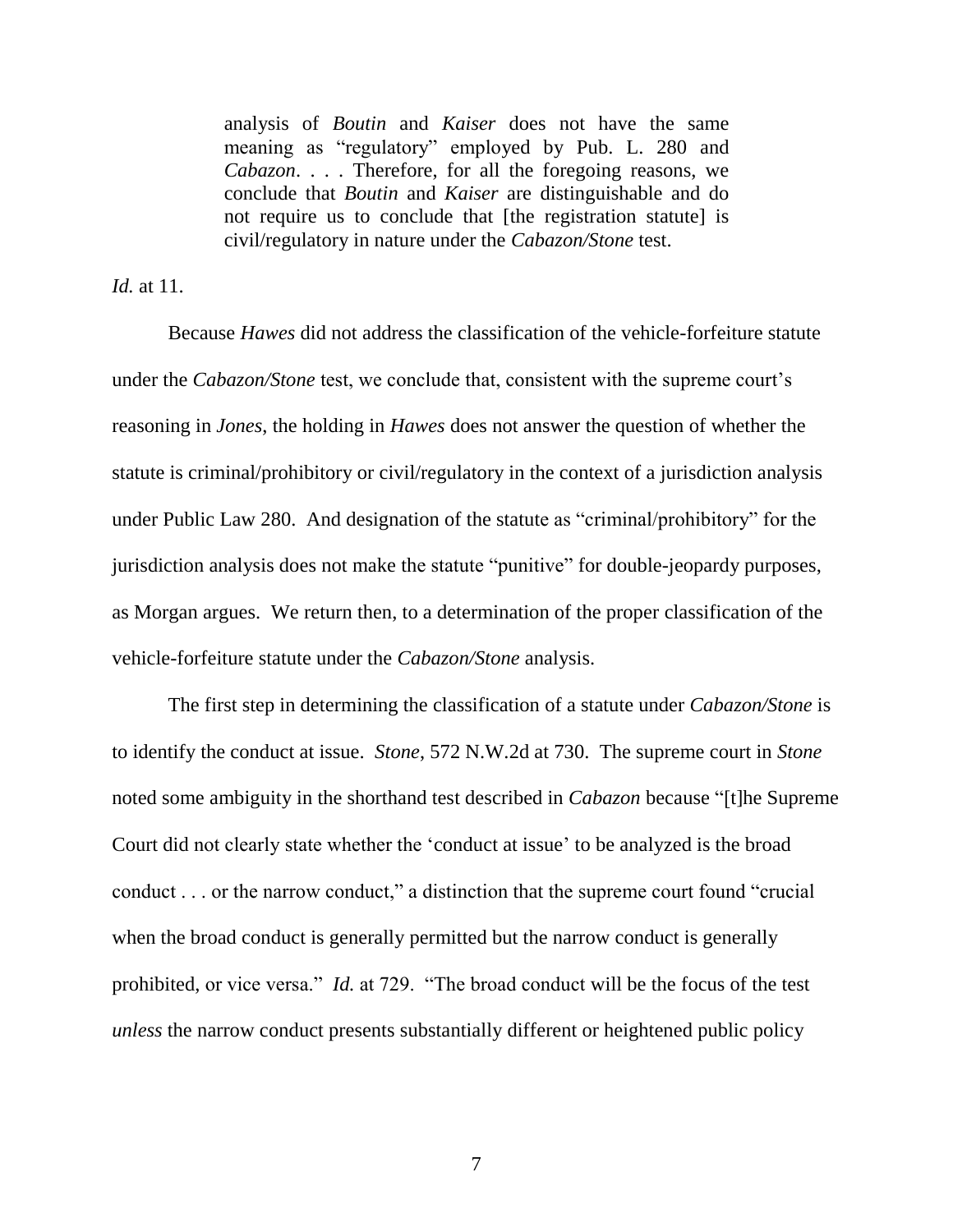concerns. If this is the case, the narrow conduct must be analyzed apart from the broad conduct." *Id.* at 730.

We conclude that the broad conduct at issue in this case is owning a vehicle that is operated on public highways, and the narrow conduct is owning such a vehicle when it is used in the commission of a designated offense under the vehicle-forfeiture statute or to engage in conduct that results in a designated license revocation. *See* Minn. Stat. § 169A.63, subd. 6(a). Having identified the broad and narrow conduct at issue, we must determine whether the narrow conduct "presents substantially different or heightened public policy concerns" than the broad conduct.

In *State v. Busse*, the supreme court examined the statute that prohibits driving after cancellation as inimical to public safety and identified the broad conduct involved as "driving" and the narrow conduct as "driving after cancellation as inimical to public safety." 644 N.W.2d 79, 83 (Minn. 2002). The supreme court determined, based on the criminal sanctions imposed by the statute and because the statute targeted those who exhibit a "pattern of behavior [that] signals both a significant alcohol or drug problem and a defiance of the laws of our state, and thus, a significant risk to public safety," that the narrow conduct involved heightened public-policy concerns. *Id.* at 86-87.

In *Stone*, which involved jurisdiction to enforce various non-DWI-related traffic offenses, the supreme court identified the broad conduct at issue as driving and the narrow conduct as driving without a valid license or proof of insurance, driving without a seatbelt, or driving in excess of the speed limit. 572 N.W.2d at 730. The supreme court concluded that the narrow conduct related to the general public policy of promoting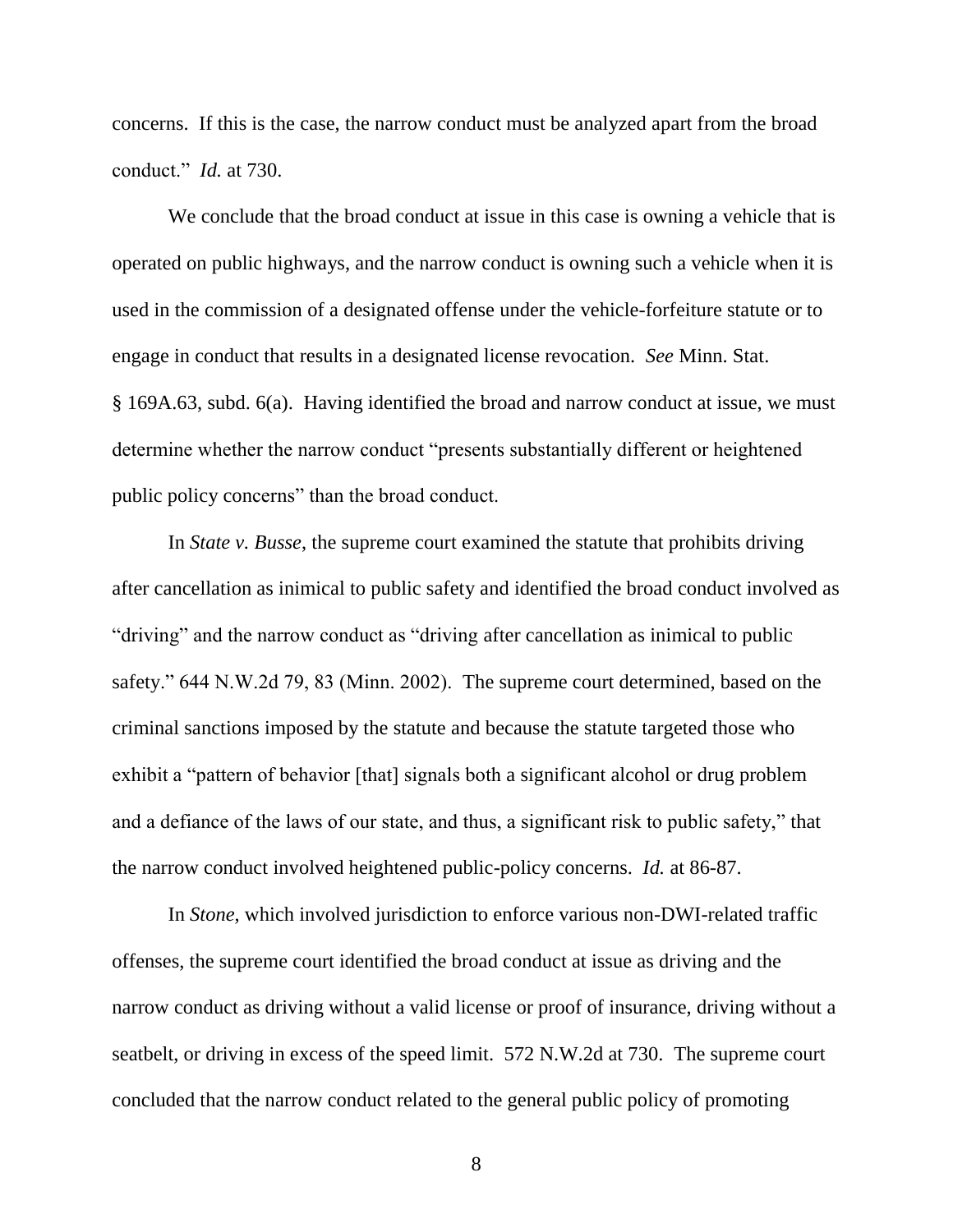safety on roadways and did not involve heightened public policy. *Id.* at 730-31. *Stone* states that the public policy underlying laws aimed at driving while impaired "is substantially heightened in comparison to the general scheme of driving laws, in that their violation creates a greater risk of direct injury to persons and property on the roadways." *Id.* at 731.

The designated offenses and license revocations that trigger vehicle forfeiture all relate to driving while impaired, suggesting heightened public-policy concerns. However, the narrow focus of the vehicle-forfeiture statute is not on driving conduct, but rather the ownership of the involved vehicle. Owners of vehicles are subject to numerous regulations. Owners of vehicles operated on public highways are required to register, Minn. Stat. § 168.09, subd. 1 (2006); insure, Minn. Stat. § 65B.48, subd. 1 (2006); maintain and operate in a safe condition, Minn. Stat. § 169.47, subd. 1 (2006); and appropriately dispose of such vehicles, Minn. Stat. § 168B.03 (2006). In order to avoid forfeiture, the vehicle-forfeiture statute requires that a vehicle owner not have any "actual or constructive knowledge that the vehicle [will] be used or operated in any manner contrary to law," or show that "the owner took reasonable steps to prevent use of the vehicle by the offender." Minn. Stat. § 169A.63, subd. 7(d) (2006). As with the laws involved in *Stone,* all of these laws, including the vehicle-forfeiture law, appear to be closely related to the general public policy of promoting safety on the roadways. Therefore, we conclude that the narrow conduct involved in the vehicle-forfeiture law does not need to be analyzed apart from the broad conduct.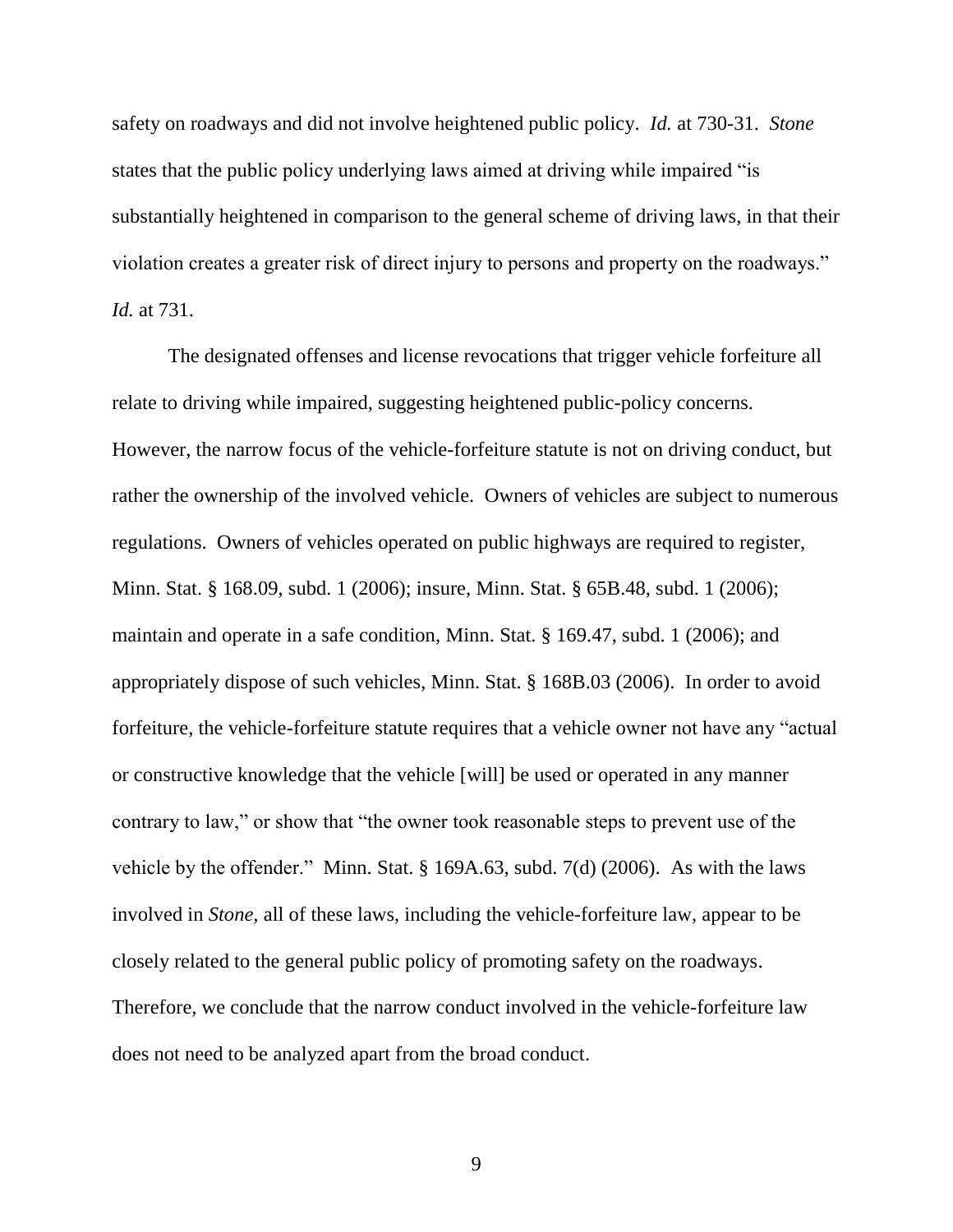"After identifying the focus of the *Cabazon* test, the second step is to apply it. If the conduct is generally permitted, subject to exceptions, then the law controlling the conduct is civil/regulatory." *Stone*, 572 N.W.2d at 730. Plainly, the ownership of vehicles is generally permitted conduct, subject to regulation, leading us to conclude that the vehicle-forfeiture statute is a civil/regulatory statute, and the state does not have authority under Public Law 280 to enforce it against Indian-owned vehicles for conduct occurring on the owner"s reservation.

We further conclude, however, that even if we were to analyze the narrow conduct apart from the broad conduct, under the "shorthand test" for distinguishing civil/regulatory statutes from criminal/prohibitory statutes, we would reach the same conclusion: that the statute is civil/regulatory. *Stone* instructs that in close cases, *Cabazon's* "shorthand public policy test," which provides that conduct is criminal if it violates the state"s public policy, aids in the distinction. 572 N.W.2d at 730.

Because all laws implicate some public policy, "in light of the purpose of Public Law 280 to combat lawlessness, [the supreme court] interprets public policy, as used in the *Cabazon* test, to mean public *criminal* policy." *Id.* "Public criminal policy goes beyond merely promoting the public welfare. It seeks to protect society from serious breaches in the social fabric which threaten grave harm to persons or property." *Id.* In *Stone*, the supreme court listed four factors useful in determining whether an activity violates state public policy in a manner serious enough to be considered criminal:

> (1) the extent to which the activity directly threatens physical harm to persons or property or invades the rights of others; (2) the extent to which the law allows for exceptions and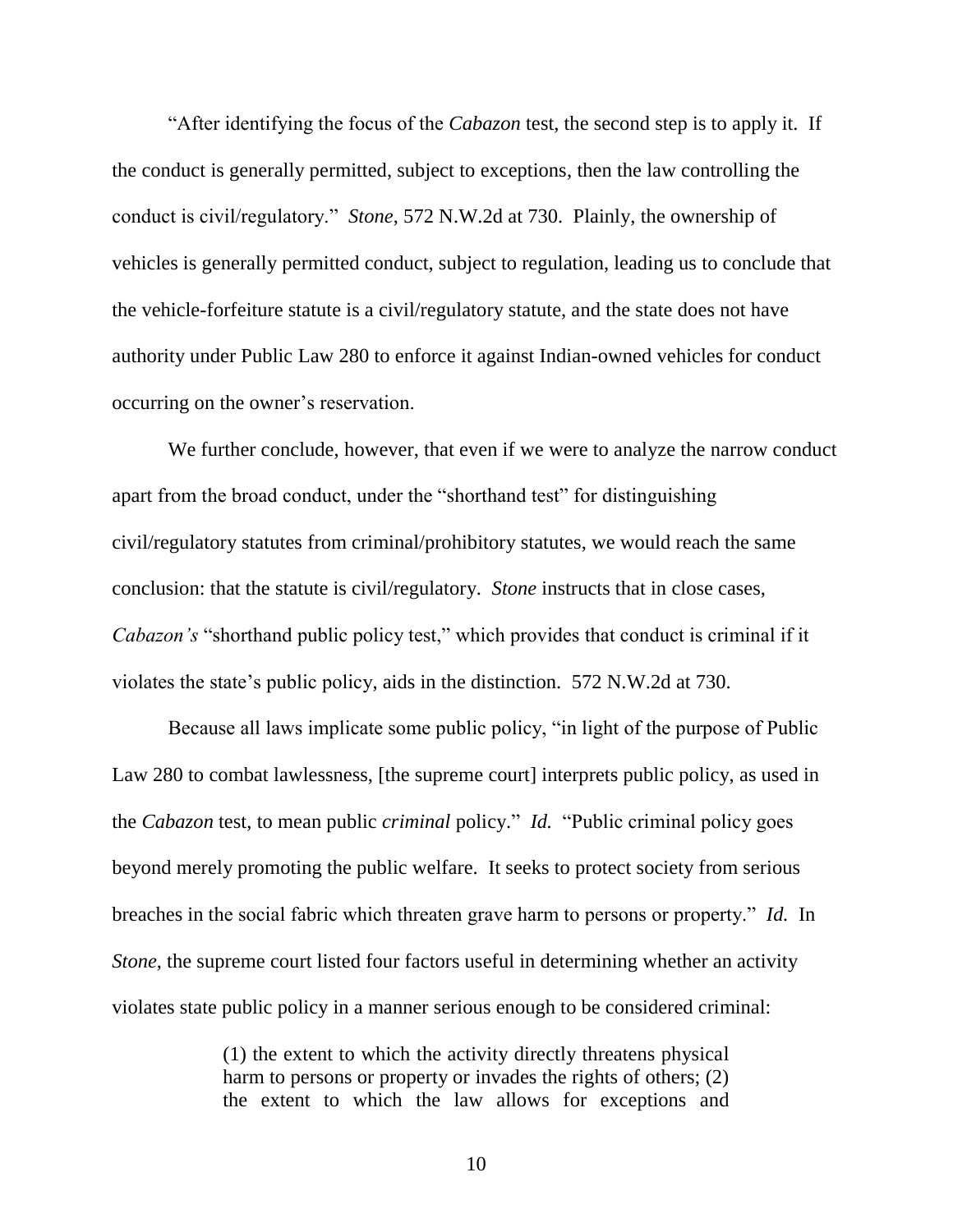exemptions; (3) the blameworthiness of the actor; (4) the nature and severity of the potential penalties for a violation of the law. This list is not meant to be exhaustive, and no single factor is dispositive.

*Id.* We turn, then, to the application of these factors in the case at hand.

## **a. The extent to which the activity directly threatens physical harm to others or property**

Because the narrow conduct involves ownership of a vehicle used by an impaired driver, it can be said to involve a direct threat of physical harm to others or property, and this factor would weigh in favor of holding that the vehicle-forfeiture law is criminal/prohibitive.

### **b. The extent to which the law allows for exceptions and exemptions**

The vehicle-forfeiture law is not mandatory or automatic; a vehicle is only *subject* to forfeiture. And the law contains exceptions: it does not apply to a vehicle when the owner did not know of a driver"s intended unlawful use or when an owner, secured party, or lessor of the vehicle took steps to terminate the unlawful use. Minn. Stat. § 169A.63, subd. 7 (c), (d). Additionally, the law does not prohibit the owner from owning other vehicles. We conclude that this factor weighs in favor of holding that the statute is civil/regulatory.

### **c. The blameworthiness of the actor**

The owner of a vehicle subject to forfeiture need not be the person who commits the conduct on which forfeiture is based. And forfeiture is presumed under the statute for conduct such as failing to appear for a scheduled court appearance and failing to seek timely judicial review of a license revocation as well as for conviction of the designated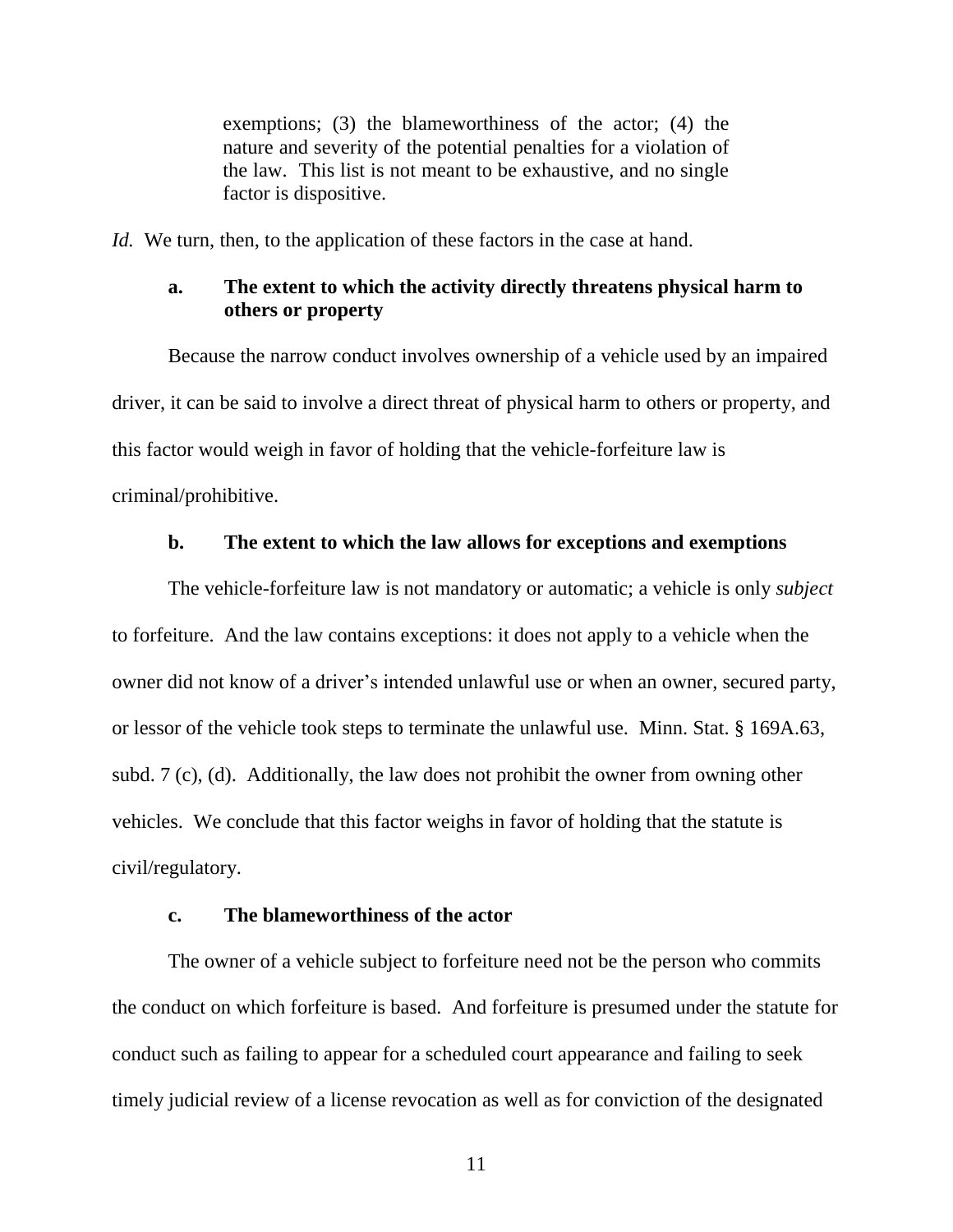offense on which the forfeiture is based. Minn. Stat. § 169A.63, subd. 7(a)(1)-(3). Because the owner of a vehicle that is subject to forfeiture may be relatively blameless, we conclude that this factor weighs in favor of a determination that the statute is civil/regulatory.

# **d. The nature and severity of the potential penalties for a violation of the law**

The nature of the penalty is fixed: forfeiture of the vehicle. There are no criminal penalties involved. The severity of forfeiture appears to depend on the financial circumstances of the person or persons affected by the forfeiture. We conclude that this factor weighs in favor of a determination that the statute is civil/regulatory.

Therefore, under the "shorthand public policy test," we conclude that, even if the focus is on the "narrow conduct," the vehicle-forfeiture statute is properly classified as civil/regulatory, and Public Law 280 does not expressly grant the state jurisdiction to enforce the statute against an Indian-owned vehicle for conduct committed on the owner"s reservation.

### **II. Jurisdiction under exceptional circumstances**

Absent an express congressional grant of jurisdiction, Minnesota can nonetheless exercise jurisdiction over "on-reservation activities by tribal members" if "exceptional circumstances" exist and federal law does not preempt state jurisdiction. *Jones*, 729 N.W.2d at 12 (Anderson, J. concurring) (citing *Cabazon*, 480 U.S. at 215, 107 S. Ct. at 1083); *R.M.H.*, 617 N.W.2d at 60 (noting that "a state may exercise jurisdiction on a tribal reservation absent express federal consent if the operation of federal law does not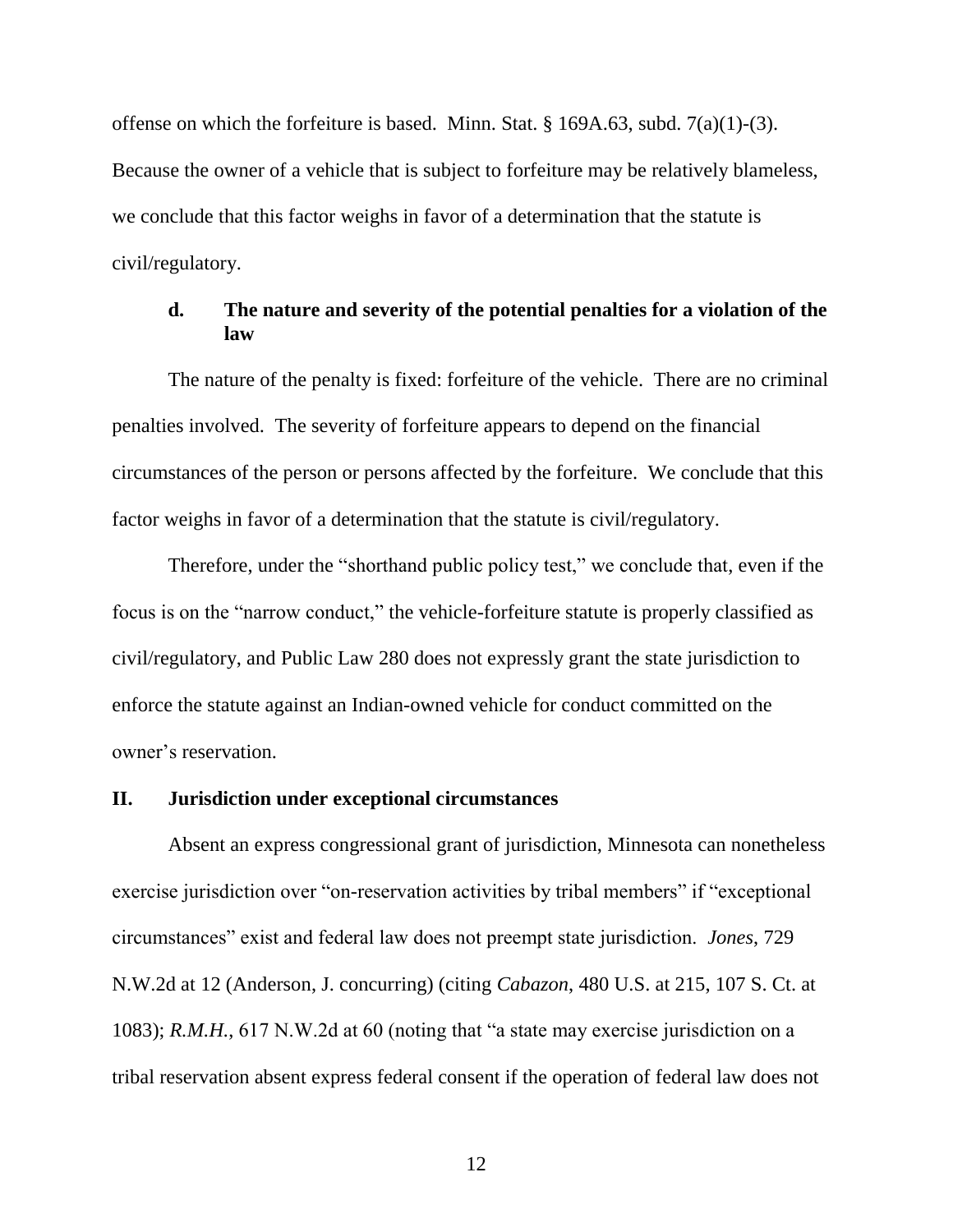preempt it from doing so")). "Cases presenting 'exceptional circumstances,' such that the Supreme Court has approved the exercise of state jurisdiction over the activities of member Indians on reservations without an express federal grant of authority, have primarily involved an indirect purpose to regulate non-Indians." *Stone*, 572 N.W.2d at 731 (citing *Washington v. Confederated Tribes of Colville Indian Reservation*, 447 U.S. 134, 159, 100 S. Ct*.* 2069, 2084 (1980) (holding that a state could require reservation "smoke shops" to collect state sales tax from non-Indian customers); *Moe v. Confederated Salish & Kootenai Tribes*, 25 U.S. 463, 483, 96 S. Ct. 1634, 1646 (1976) (same)).

This court recently held that, based on "strong state interests" and absent a threat to "the federal interest in preserving Tribal self-government, the state has jurisdiction to civilly commit a member of the Red Lake Band of Chippewa Indians as a sexually dangerous person.<sup>7</sup> In re Commitment of Beaulieu, 737 N.W.2d 231, 241 (Minn. App. 2007). But in *Stone*, the supreme court found that the state had not established extraordinary circumstances permitting enforcement of statutes regulating driving conduct against Indians on their reservations because the state had failed to show circumstances sufficient to "overcome the right of reservation Indians to make their own laws and be ruled by them." 572 N.W.2d at 732.

 $7$  Under Public Law 280, the Red Lake Band reservation is excluded from the grant of state jurisdiction. *See* 18 U.S.C. § 1162(a) (2000). At the time *Beaulieu* was decided, the tribe did not have laws addressing commitment of sexually dangerous persons. *Beaulieu*, 737 N.W.2d at 239.